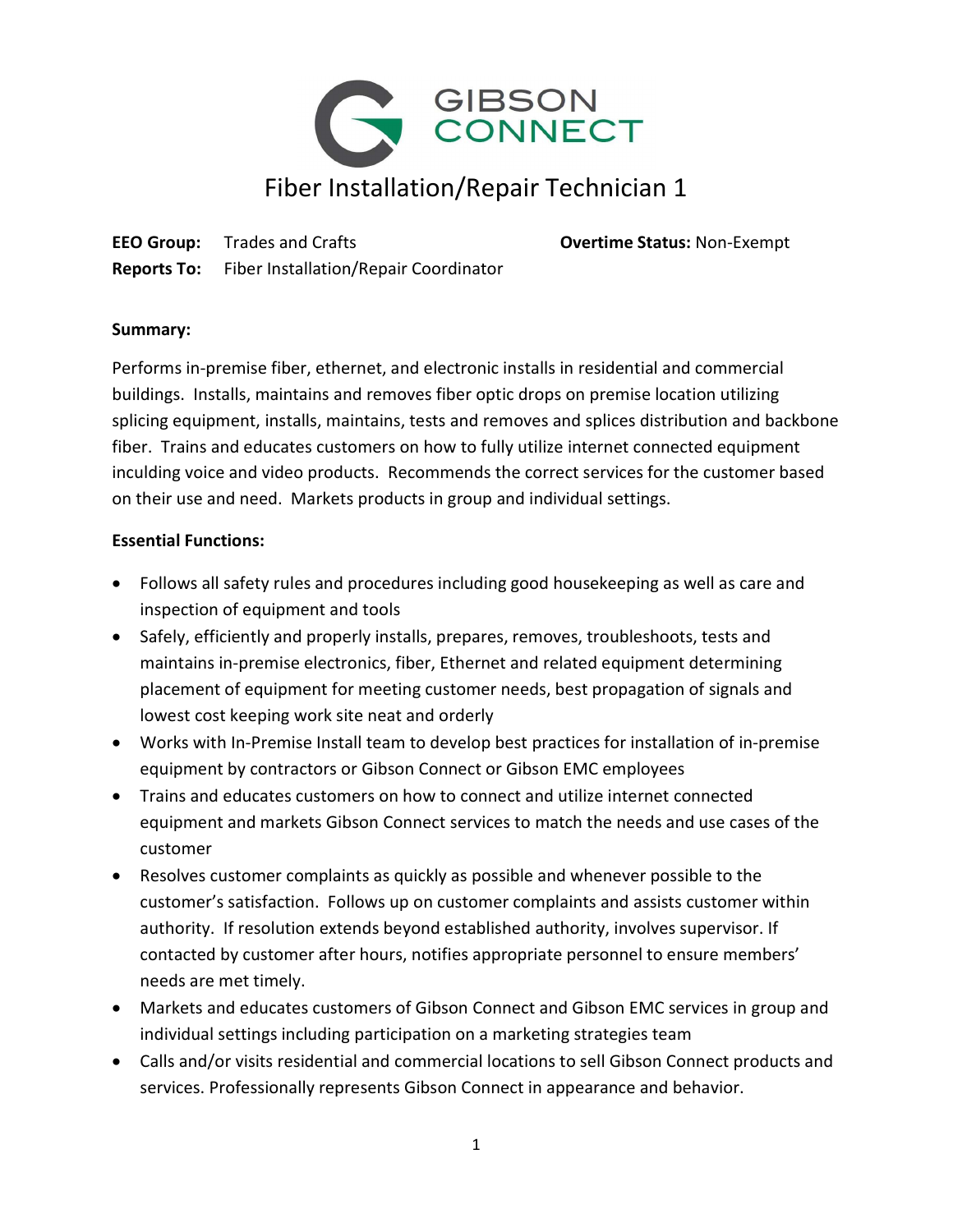

- Safely, efficiently and properly installs, prepares, removes, troubleshoots, tests and maintains all types of telecommunications and fiber line equipment and apparatus as required or directed. Splices fiber cable to industry standard quality and effectively operates all fiber optic testing, troubleshooting and locating equipment. Willingly assists other employees as needed.
- Safely, efficiently and properly installs, maintains and removes fiber optic drops on premise location utilizing splicing equipment. Installs, maintains, and removes and splices distribution and backbone fiber
- Responds quickly to outages, locates problems and performs maintenance on fiber lines
- Follows and interprets maps, specification and staking sheets
- Safely operates all types of vehicles and associated equipment with professionalism and care
- Informs supervisor of work performed, including changes from specifications shown on staking sheets
- Assists with inventorying; accounts for materials
- Completes all required paperwork (including time sheets, mileage sheets, truck reports, staking sheets, meter sets, material sheets, material requisition forms, and accident reports) properly and timely
- Attends all safety meetings. Participates in training to stay abreast of all safety rules and regulations, best practices for fiber splicing, maintenance and construction
- Makes recommendations to direct supervisor regarding process improvement and problem resolution when independent action would exceed scope of authority
- Complies with Gibson Connect's policies prohibiting harassment and discrimination and immediately reports possible violations to VP of HR and Member Services
- Complies with Gibson Connect's Drug-Free Workplace policy and immediately reports possible violations to division VP and VP of HR and Member Services
- Complies with all policies, safety rules and procedures; and immediately reports possible violations to division VP and VP of HR and Member Services
- Assists with annual meeting as needed
- Informs supervisor of work performed, including changes from specifications shown on staking sheets
- Performs other duties as required.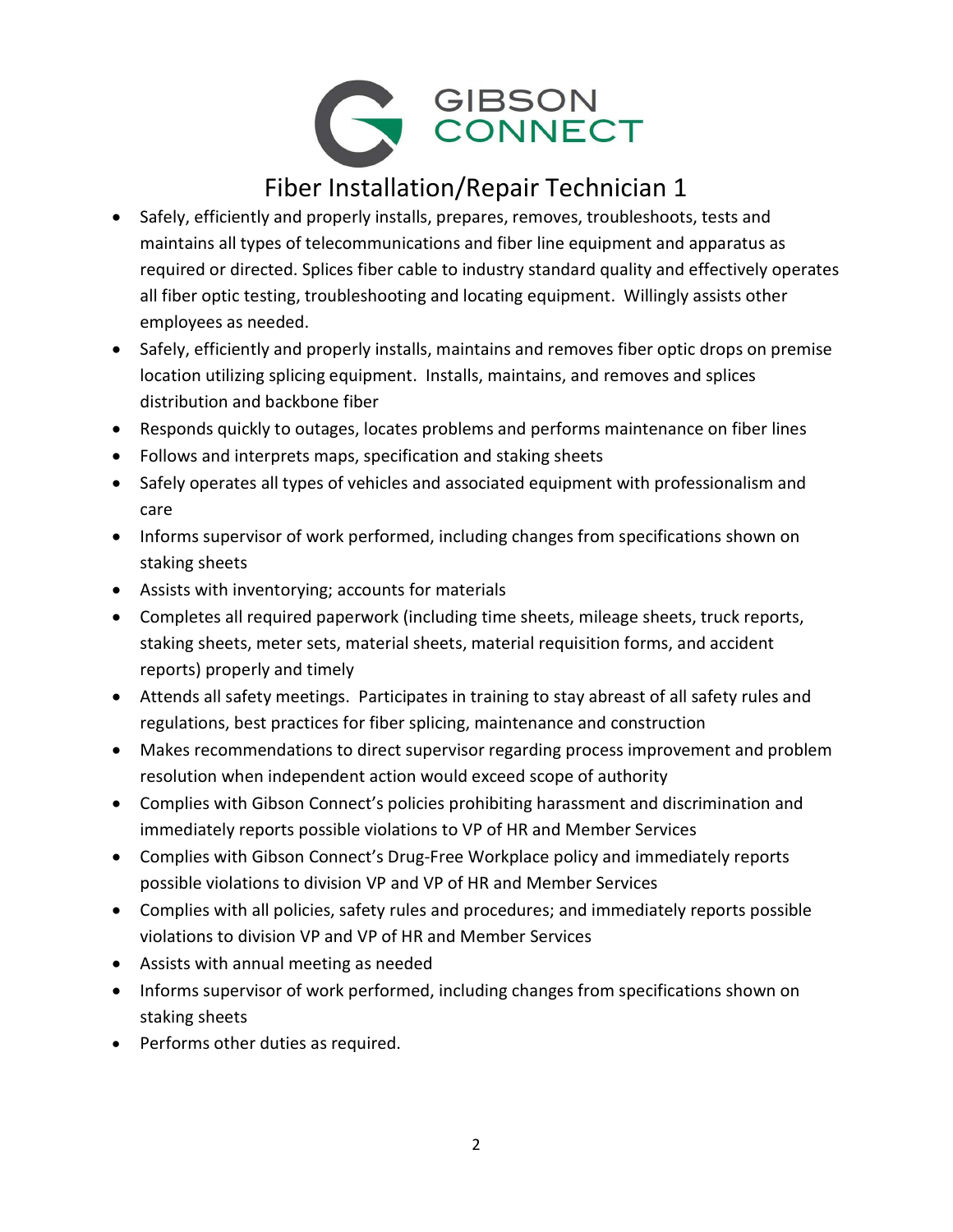

#### Competencies:

- Technical capacity
- Customer/client rapport
- **•** Communication proficiency
- Professionalism and dependability
- Initiative
- Collaboration
- Microsoft Excel and Word
- **•** Organization

### Equipment Requirements (must be able to effectively use):

Gibson Connect vehicles (including pick-up truck, bucket truck, and forklift), trailers, fourwheeler, radio, personal computer, printer, copy machine, facsimile machine, hand tools and telephone

### Software Requirements (must be able to effectively use):

Customer Information System, General Accounting Information System, e-mail, mapping, word processing, excel, GIS/mapping

## Education Degrees, Certificates, Licenses, and/or Training:

### Required:

- High school diploma or the equivalent
- Valid Tennessee Driver License
- Valid CPR/First-Aid Certificate

### Preferred:

- Certifications or courses related to technical services, information technology and fiber/telecommunications
- Certifications or courses related to distribution utility safety

### Experience, Knowledge, Skills and Abilities:

### Required:

 One or more years of experience performing in-premise telecommunication installation and troubleshooting in-premise equipment and services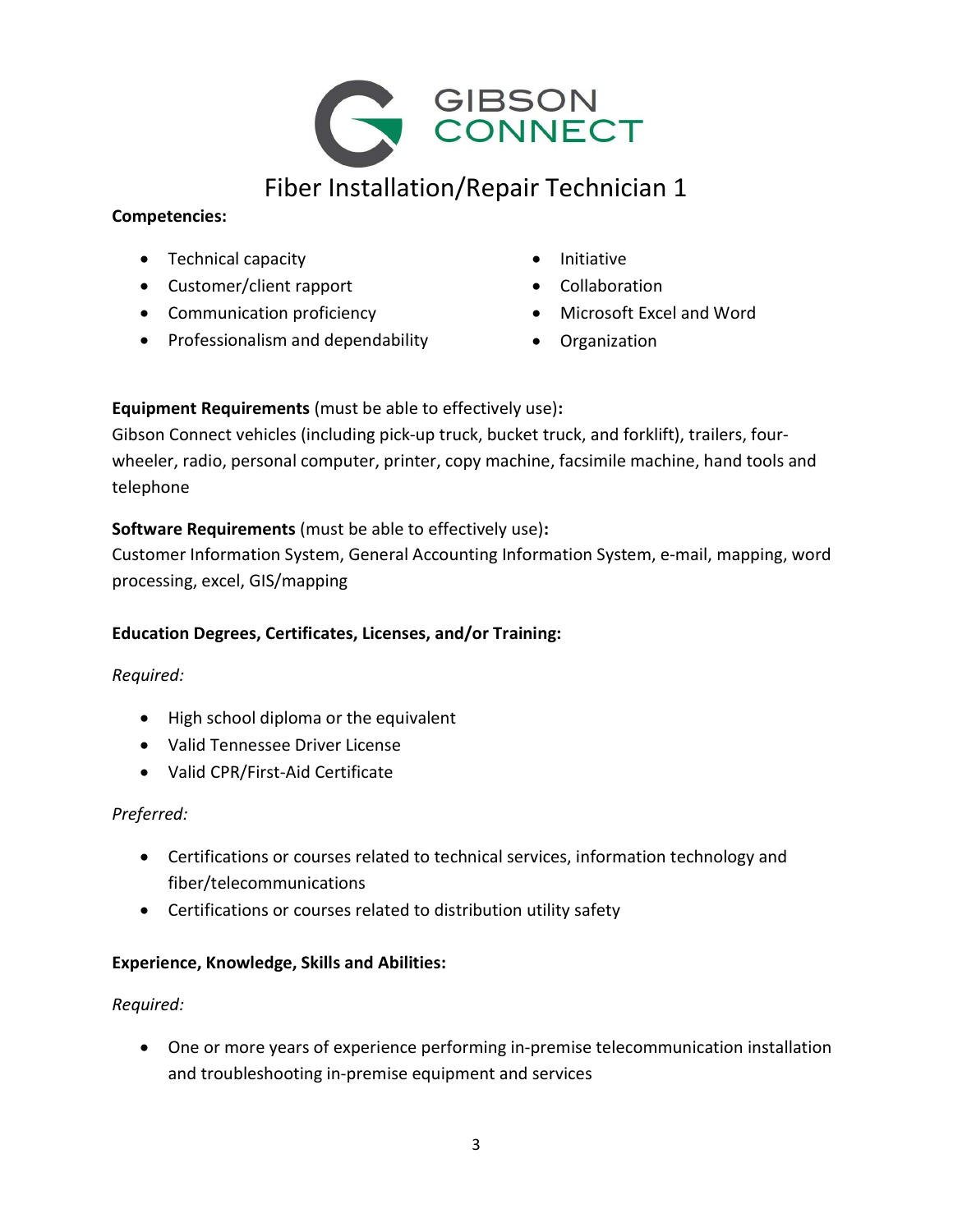

- Skills and ability to splice any type of fiber cable to industry standard quality and effectively operate all fiber optic testing, troubleshooting and locating equipment.
- Skills and ability to install/maintain/remove in-premise fiber and fiber optic drops; splice any drop fiber in customer premise location utilizing splicing equipment; install/maintain/remove fiber-based customer premise equipment; and as authorized and approved, install/maintain/remove and splice distribution and backbone fiber
- Knowledge or ability to acquire knowledge of the telecom and fiber distribution system in the service area, such as location of lines, splice points, recovery loops, electronic equipment etc.
- Ability to learn the Company mapping system and software and have the ability to read and interpret maps to others.
- Ability to respond to duty calls any hour of the day or night, weekends or holidays, as well as in any kind of weather. Must perform on-call when assigned or arrange for oncall to be performed by another in same position. Must be accessible by telephone and respond to call-outs. Inability to respond to call-outs should be rare.
- Knowledge of all Gibson Connect safety regulations and have the ability to perform duties in a safe, efficient, proper and economical manner
- Knowledge of Gibson Connect objectives, history and operations.
- Ability to immediately acquire all personal tools and safety equipment essential to proper performance of duties
- Ability to determine when a hazard exists that cannot be worked normally and request instructions from a supervisor
- Ability to effectively and courteously communicate in person and by telephone
- Ability to effectively and professionally communicate in writing
- Ability to maintain professionalism and effectively perform in stressful situations
- Ability to effectively resolve non-routine problems
- Ability to effectively and professionally perform multiple tasks simultaneously
- Ability to meet deadlines under pressure
- Ability to read and comprehend, especially technical comprehension
- Ability to maintain strict confidentiality of externally sensitive information
- Ability to professionally represent Gibson Connect and work on a one-to-one basis, as part of a team, and with groups